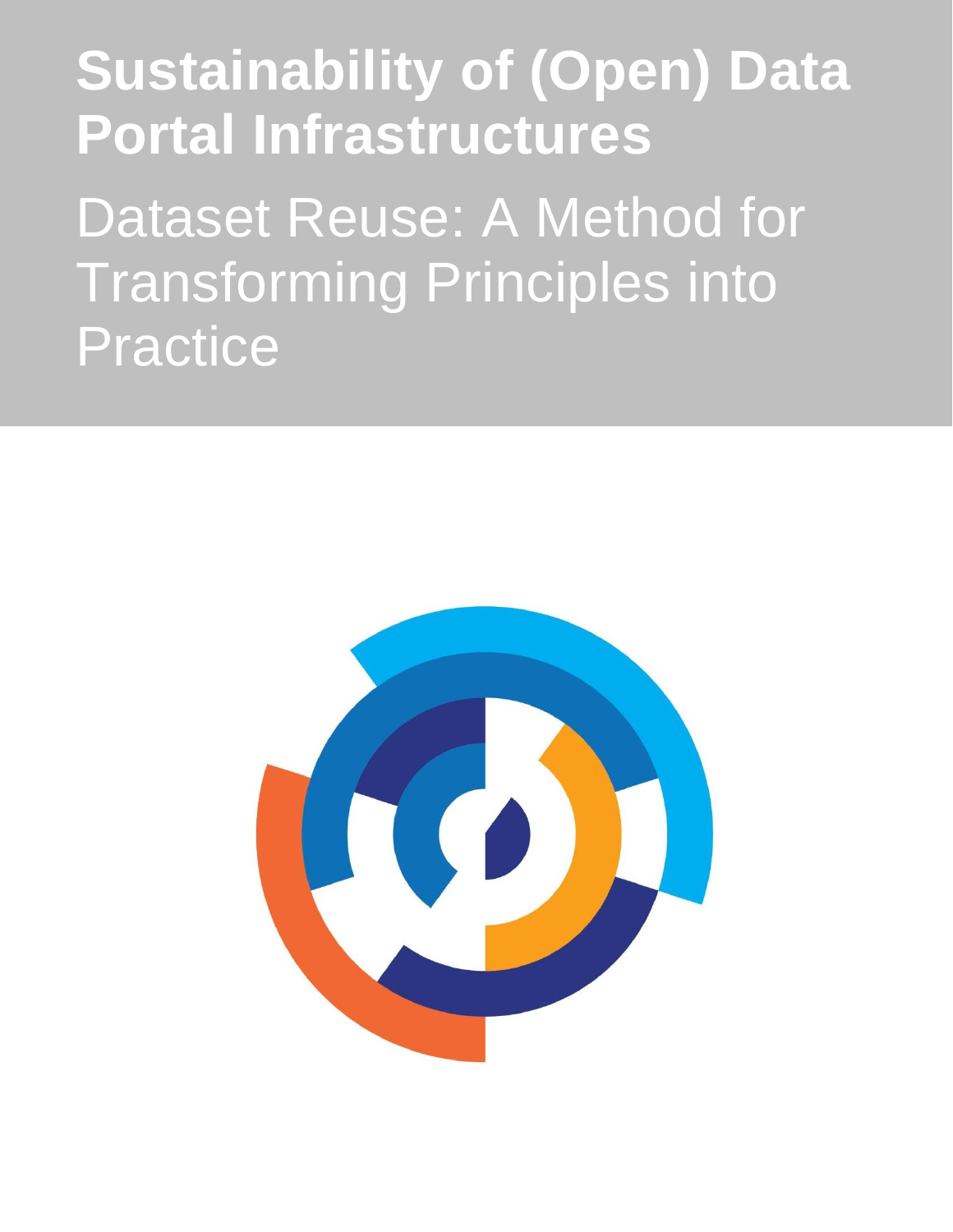This study has been prepared by the University of Southampton as part of the European Data Portal. The European Data Portal is an initiative of the European Commission, implemented with the support of a consortium led by Capgemini Invent, including Intrasoft International, Fraunhofer Fokus, con.terra, Sogeti, 52North, Time.Lex, the Lisbon Council, and the University of Southampton. The Publications Office of the European Union is responsible for contract management of the European Data Portal.

For more information about this paper, please contact:

#### **European Commission**

Directorate General for Communications Networks, Content and Technology Unit G.1 Data Policy and Innovation Daniele Rizzi – Policy Officer Email: [daniele.rizzi@ec.europa.eu](mailto:daniele.rizzi@ec.europa.eu) 

#### **European Data Portal**

Gianfranco Cecconi, European Data Portal Lead Esther Huyer Email: [gianfranco.cecconi@capgemini.com](mailto:gianfranco.cecconi@capgemini.com) Email: [esther.huyer@capgemini.com](mailto:esther.huyer@capgemini.com)

**Written and reviewed by:** Laura Koesten Elena Simperl Email: [l.m.koesten@soton.ac.uk](mailto:l.m.koesten@soton.ac.uk) Email: [elena.simperl@kcl.ac.uk](mailto:elena.simperl@kcl.ac.uk)

Johanna Walker Email: [j.c.walker@soton.ac.uk](mailto:j.c.walker@soton.ac.uk)

Last update: 02.03.2020 www:<https://europeandataportal.eu/> @: [info@europeandataportal.eu](mailto:info@europeandataportal.eu) 

#### **DISCLAIMER**

By the European Commission, Directorate-General of Communications Networks, Content and Technology. The information and views set out in this publication are those of the author(s) and do not necessarily reflect the official opinion of the Commission. The Commission does not guarantee the accuracy of the data included in this study. Neither the Commission nor any person acting on the Commission's behalf may be held responsible for the use, which may be made of the information contained therein.

Luxembourg: Publications Office of the European Union, 2020 © European Union, 2020



the Lisborgouncil

OA-02-20-168-EN-N ISBN: 978-92-78-42151-9 doi: 10.2830/407102



The reuse policy of European Commission documents is implemented by the Commission Decision 2011/833/EU of 12 December 2011 on the reuse of Commission documents (OJ L 330, 14.12.2011, p. 39). Except otherwise noted, the reuse of this document is authorised under a Creative Commons Attribution 4.0 International (CC-BY 4.0) licence [\(https://creativecommons.org/licenses/by/4.0/\)](https://creativecommons.org/licenses/by/4.0/). This means that reuse is allowed provided appropriate credit is given and any changes are indicated.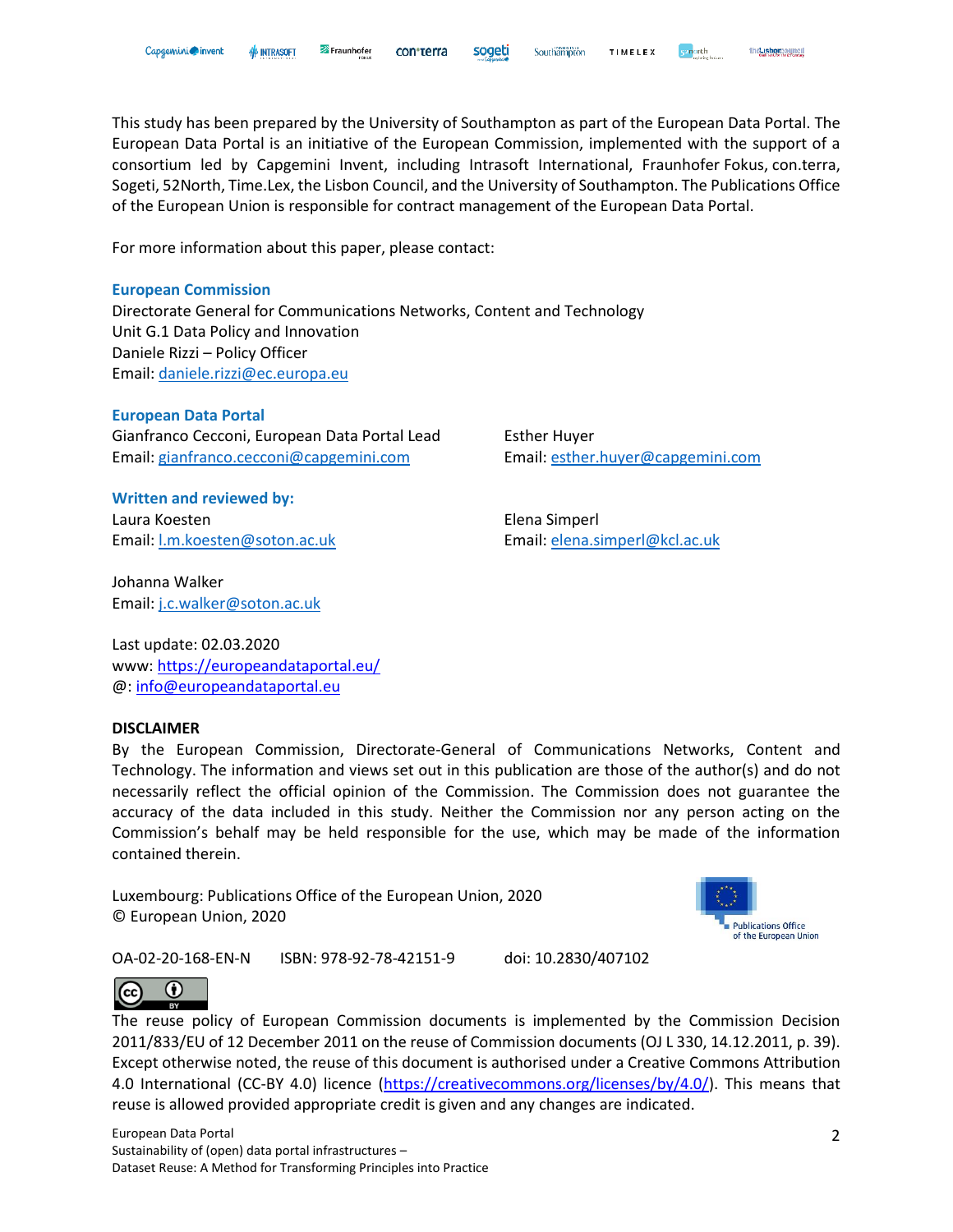Note: this document is part of a series of research reports developed on the topic of "Sustainability of (open) data portal infrastructures", all of which are available on the European Data Portal at <https://www.europeandataportal.eu/en/impact-studies/studies>

The series is made of the following reports:

- 1. A summary overview
- 2. Measuring use and impact of portals
- 3. Developing Microeconomic Indicators Through Open Data Reuse
- 4. Automated assessment of indicators and metrics
- 5. Assessment of Funding Options for Open Data Portal Infrastructures
- 6. Open data portal assessment using user-oriented metrics
- 7. Leveraging distributed version control systems to create alternative portals

# <span id="page-2-0"></span>Abstract

Portals have impact if the datasets they publish are used. In the first two reports, we have looked at ways to measure the economic impact of open data portals, arguing for the need to define granular indicators focusing on the extent to which datasets are reused. We also proposed a methodology to define microeconomic attributes and metrics for projects which use open data, which we have applied in scenarios in several EU countries. In this report, we consider reuse indicators and metrics which can be automatically assessed, and as such, as not bound to projects enabled by open data, but to the portals facilitating the use.

Automation is key to the ability to grow purposefully and adapt to user needs and feedback. It ensures that portal owners can routinely undertake assessments on large samples of datasets and activities and incorporate the findings into product roadmaps. We devise a methodology that assists portal owners with mapping high-level indicators from state-of-the-art data publishing literature and guides to lower-level observable features which a portal can keep track of and which co-relate with reuse. We show how the methodology could be applied to predict dataset reusability based on how they are published. By understanding which aspects of dataset publishing and use impact reusability, portal owners can improve their publishing practice, iterate over the design of their portals, and prioritise publishing and maintenance work.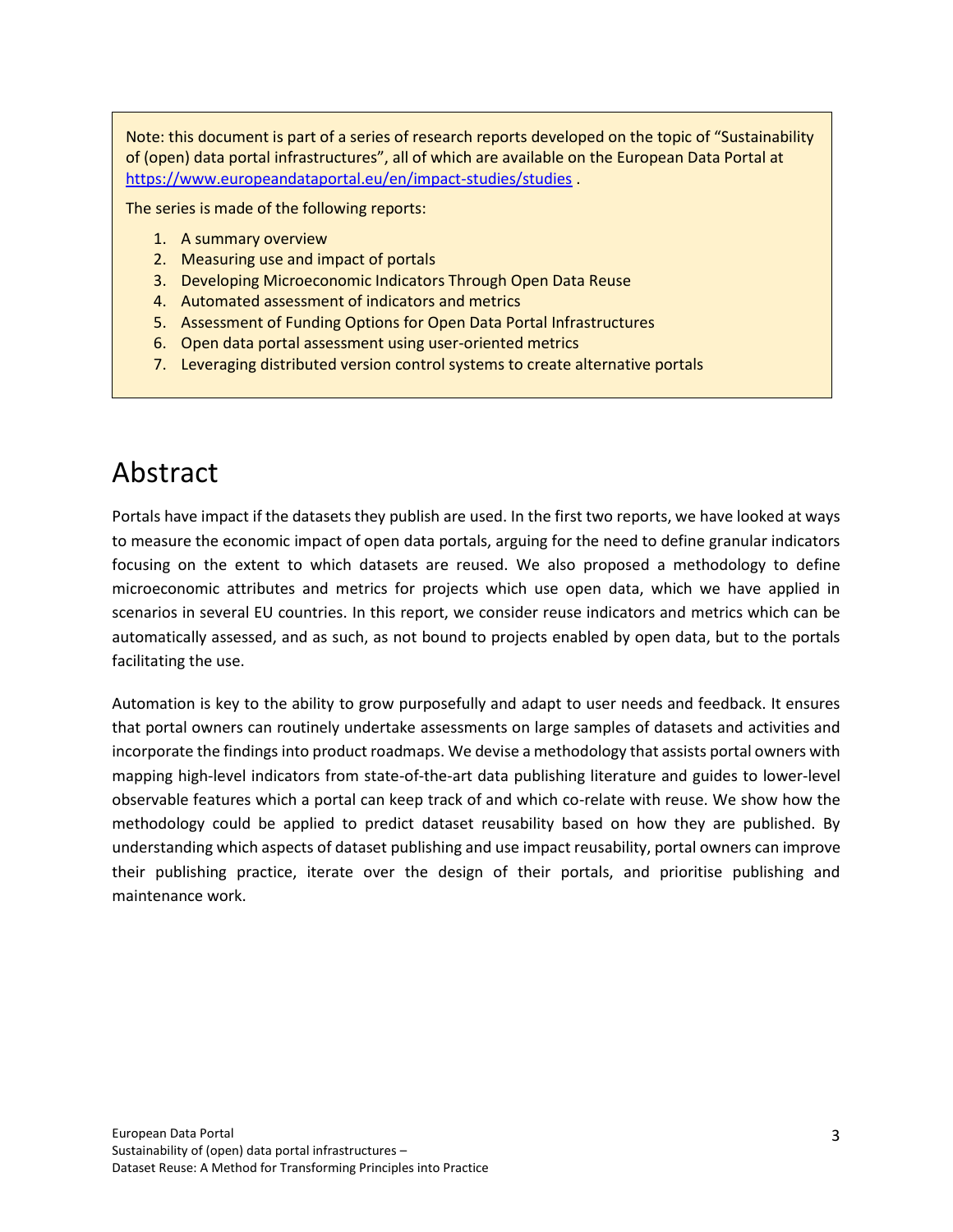# **Table of Contents**

| 3<br>Abstract    |  |  |
|------------------|--|--|
| 1.               |  |  |
| 2.               |  |  |
| 3.               |  |  |
|                  |  |  |
|                  |  |  |
|                  |  |  |
|                  |  |  |
|                  |  |  |
|                  |  |  |
|                  |  |  |
|                  |  |  |
| References<br>16 |  |  |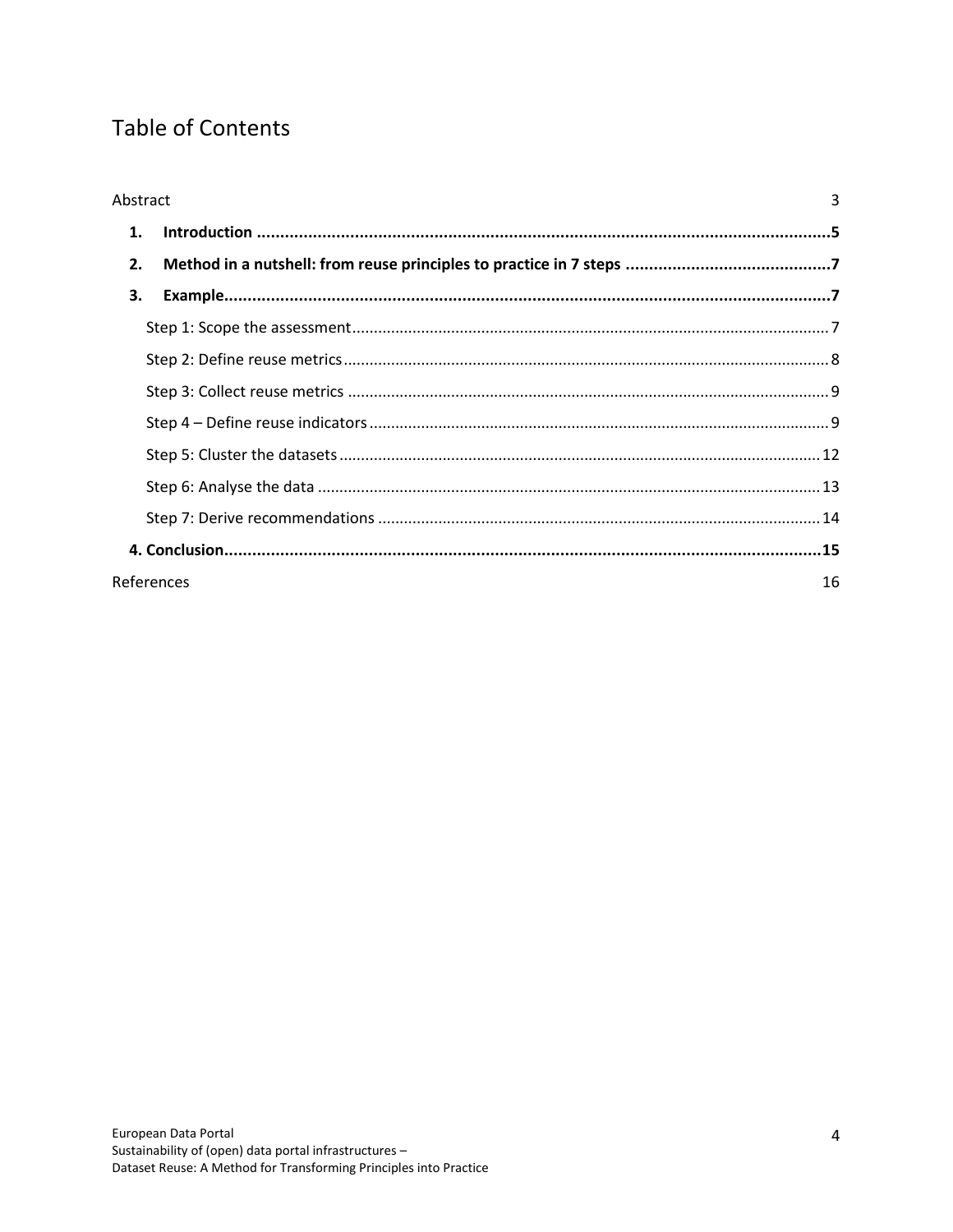## <span id="page-4-0"></span>1. Introduction

An increasing amount of data is published openly on the web, ideally with the aim of reuse. One of the key challenges to its' uptake is supporting formats and capabilities to make it useful in as many contexts as possible (Shadbolt 2012). Reuse is more common in some domains than in others: Scientists reuse data of their peers to repeat previous experiments, propose new solutions, and derive fresh insights. Data is recognised as an asset in itself, cited and archived just like scientific literature. Developers define benchmarks and gold standards that everyone can use to establish to compare related approaches. They reuse such datasets to ensure that approaches remain comparable. Supervised machine learning, one of the most successful types of AI is dependent on the availability of relevant datasets to train algorithms. In this case, reuse is an economic necessity –deep learning architectures need to be pre-trained on large amounts of data and generating new datasets is too costly for most machine learning applications.

Reusability is stated as one of the four FAIR principles, a compilation of high-level best practices for making data *findable, accessible, interoperable, and reusable*. The "R" in FAIR gives guidelines on reusability include the following points, all focusing on metadata: (i) meta(data) are richly described with a plurality of accurate and relevant attributes, (ii) (meta)data are released with a clear and accessible data usage license, (iii) (meta)data are associated with detailed provenance, (iv) (meta)data meet domain-relevant community standards. The EDP in itself can be understood as a tool to improve the FAIRness of the over 1 million open government datasets it harvests.

While the FAIR metrics group<sup>1</sup> provides exemplary metrics for the FAIR principles, measuring FAIRness is not an established practice. There are also a variety of best practices and guidelines detailing data sharing and reuse principles, including the W3C best practices for data on the web or SharePSI or metadata standards for different purposes: general purpose standards such as Dublin Core<sup>2</sup> or DCAT<sup>3</sup>, focusing on specific elements such as provenance (PROV<sup>4</sup>) or data quality<sup>5</sup> as well as domain specific extensions or standards.

Despite these efforts, portal owners and data publishers do not measure reuse routinely. Existing guidelines, indicators and metrics cannot be trivially mapped to observable features in the technical architecture of the publishing platform, which could be tracked and assessed automatically. Previous work [citeEDP1report] has suggested several solutions, including pixel tracking, dataset citations, and enforcing log-ins. These solutions have important limitations:

Pixel tracking, and similar methods, operate at a granular level, and findings depend on the frontend design of the platform rather than on how useful the dataset is. More importantly, translating

<sup>1</sup> http://fairmetrics.org

<sup>2</sup> https://www.dublincore.org/groups/tools/

<sup>3</sup> https://www.w3.org/TR/vocab-dcat/

<sup>4</sup> https://www.w3.org/2001/sw/wiki/PROV

<sup>5</sup> https://www.w3.org/TR/vocab-dqv/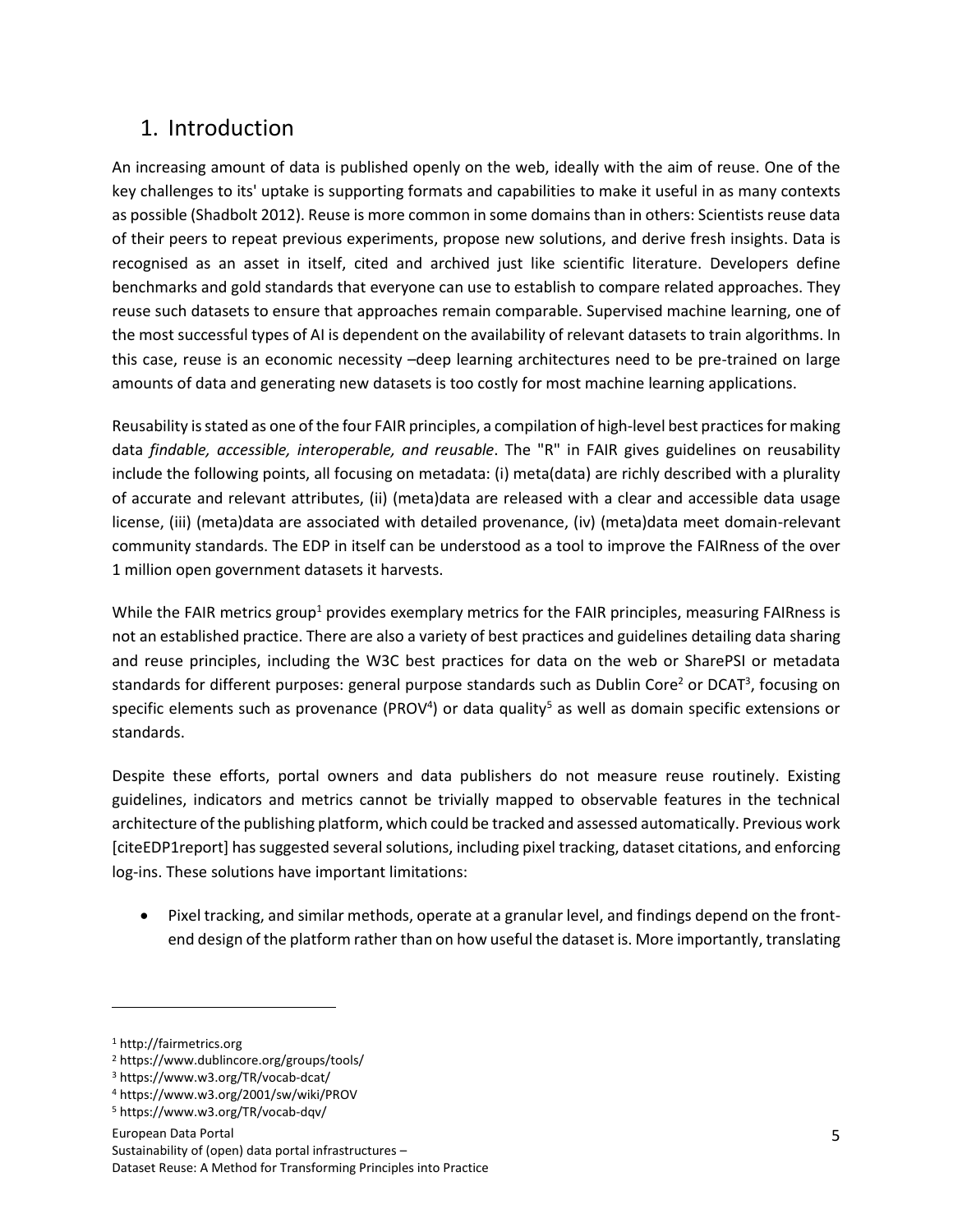pixel-tracking insights into principles and practices to make datasets more reusable is hard, as the former is too low-level for the latter.

- Dataset citations, while an excellent idea, is not widespread outside scientific communities. While an incentives system for data citations is emerging in this space, it is unclear how it would transfer to open government data.
- The most used public sector datasets (such as urban transportation) often have excellent ecosystems that enable them to track usage in a less automated fashion (such as surveys, or app galleries). While the intense usage of their datasets, and the value of learning more about what features are most beneficial justify the cost of managing this tracking, this does not transfer to datasets that are less popular, as these cannot draw from a community of users for feedback. In the same time, the holders of these high-value data assets may not have the incentives to explore new tracking methods that would benefit other types of datasets.
- Finally, very few portals imply publish their own data most provide a platform for data from a variety of sources, and some, such as the European Data Portal, are catalogues of datasets. Therefore, most portals are not in a position to implement tracking features such as log-ins.

Therefore, it is vital to address an alternative assessment approach, which focuses more on the reuse side of open data than the publishing, with automation support. This report presents such an approach. We introduce a method that helps a portal owner understand what makes a dataset more or less reusable, using engagement data they can track themselves. To apply the method, the portal needs to capture a minimum of engagement metrics, map higher-level dataset reuse indicators to such metrics and identify a subset that co-relate with reuse.

Automated assessment of reuse remains a substantial challenge. In an ideal world, a more end-to-end tracking of portal activities throughout the process would enable this. However, this requires new underlying structures, and while these may well be necessary eventually to ensure the sustainability of portals, the description of this goes beyond the remit of this report, which describes what can be achieved with the current technology, or with minimal adjustments. For these reasons, we have validated the method in a scenario which captures data about how people engage with datasets, for which such engagement data is easily available. We provide recommendations for portal owners to augment their publishing and portal design practice to support and enhance those features of a dataset that are quantifiably linked to higher engagement from users.

This report is organised as follows: we start by explaining how the method works in a nutshell. We then give an example for applying the method, which was informed by existing standards, best practices and guidance on how to make datasets easier to share and reuse and validated in a case study using datasets published and used (as well as engagement data) from GitHub. We show that it is possible to identify a basket of engagement metrics and predict the reusability of a dataset based on attributes such as: its structure, the way it was published, and its documentation.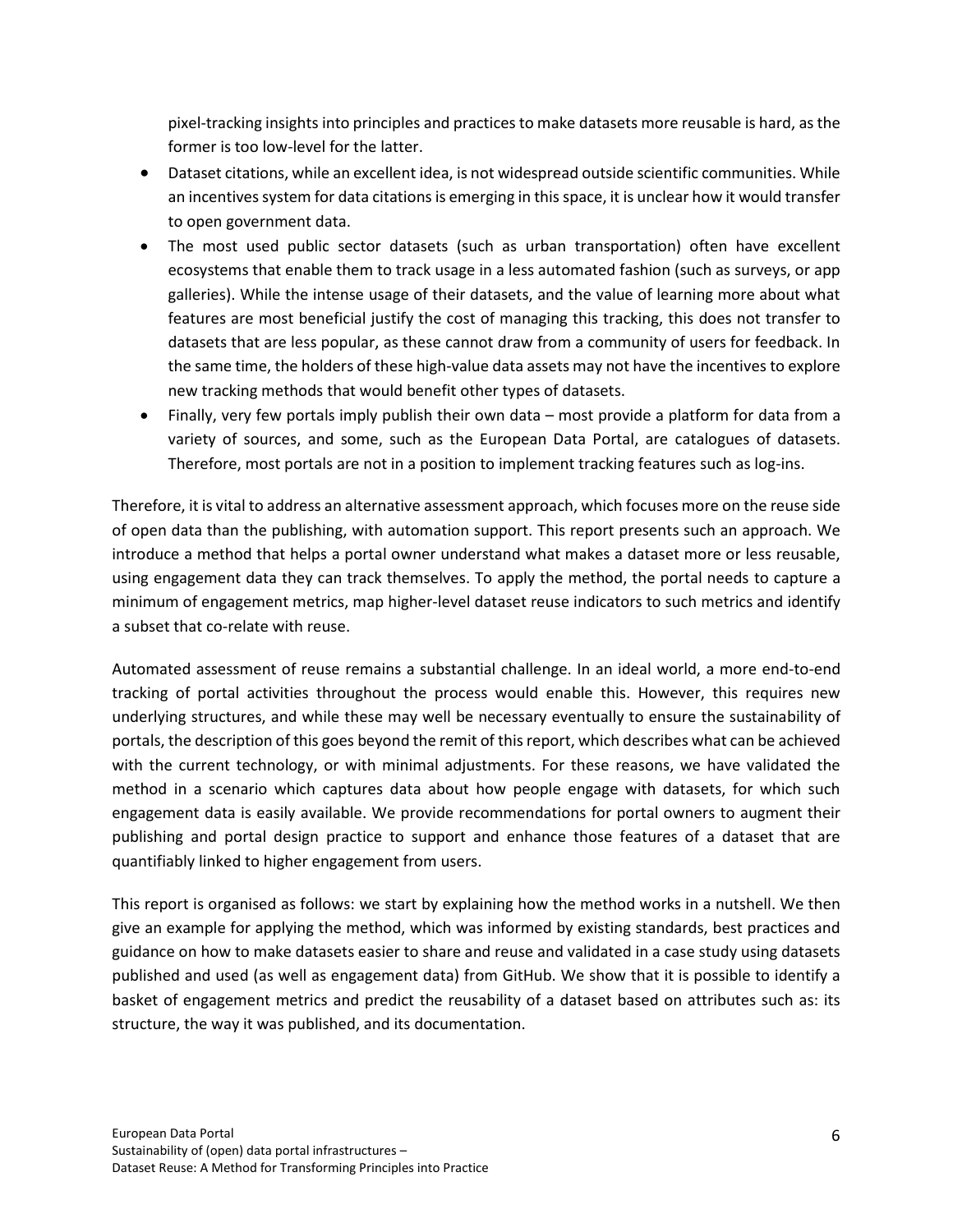## <span id="page-6-0"></span>2. Method in a nutshell: from reuse principles to practice in 7 steps

The method consists of the following steps, to be carried out by teams managing open data portals:

- 1. **Scope** the assessment exercise, for instance by deciding the specific collection of datasets that will be considered.
- 2. **Define reuse metrics**. These depend on the capabilities of your portal and the underlying technical infrastructure. If you cannot define direct metrics, think about proxy metrics. Run a study to validate them by exploring if they are quantifiably linked to reuse.
- 3. **Collect reuse metrics** (or proxies). For this, you need technical capabilities which may be built into the publishing software you're using, or aggregated metrics derived from lower-level system logs.
- 4. **Define reuse indicators**. These need to be measurable and will be used as features in the prediction model. In Section 3.1 we provide a list which can be used as a starting point, based on a comprehensive literature review.
- 5. **Analyse their distribution for the top-reused group of datasets**.
- 6. **Use a combination of those features to build a statistical model** to predict reusability.
- 7. **Derive recommendations** to datasets and publishing processes.

## <span id="page-6-1"></span>3. Example

#### <span id="page-6-2"></span>Step 1: Scope the assessment

For exemplification purposes we chose an openly available corpus of datasets which have been shared via the GitHub platform. The corpus consists of 1.8 million data files, from over 87k repositories.<sup>6</sup> A repository may include one or more data files and is owned by a data publisher. A data publisher may create multiple repositories. All datasets were tabular data.

The corpus was created and pre-processed as follows: we used BigQuery to build an original list of nonforked<sup>7</sup> repositories that contain a CSV or XLSX or XLS file. We used the GitHub API to collect information about each repository in the original list. The resulting dataset consists of 87 936 repositories that contain at least a CSV, XLSX or XLS file, alongside with complementary information on their features (e.g. number of open and closed issues and license) from GitHub. We looked at those features as potential reuse indicators in step (5).

The resulting corpus contained more than two million data files. We then went ahead and excluded those with less than ten rows, after which we arrived at more than 1.8 million data files<sup>8</sup> (1373335 CSV files, 312870 XLSX files and 203865 XLS files). The percentage of data files in a data repository was on average

European Data Portal Sustainability of (open) data portal infrastructures – Dataset Reuse: A Method for Transforming Principles into Practice

<sup>6</sup> A repository is a folder with multiple files in various formats.

<sup>7</sup> Forks are essentially copies of repositories. We looked at non-forked repositories to eliminate duplicates, which would have skewed the analysis.

<sup>8</sup> A valid excel file is one that has at least one sheet with 10 rows of data.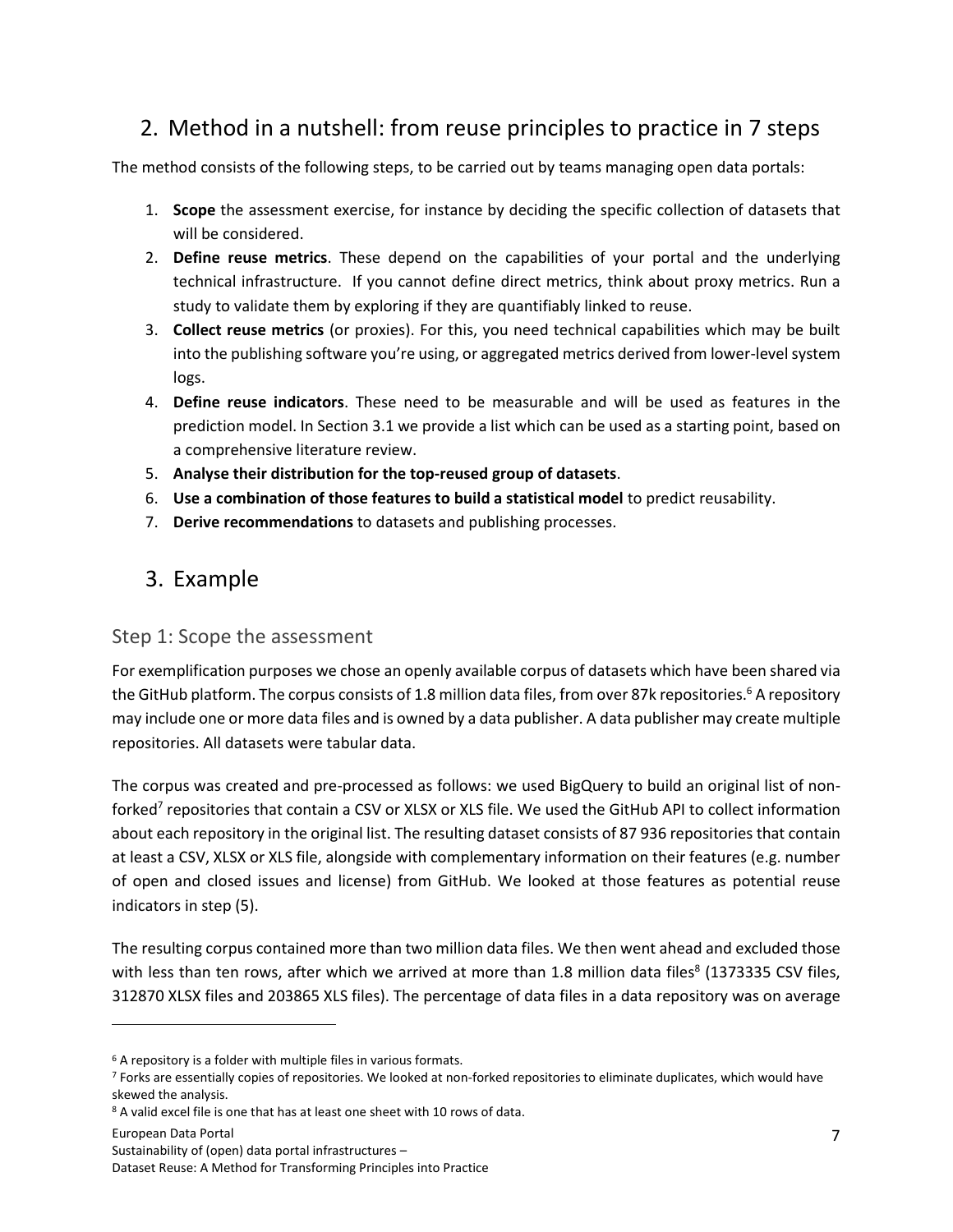7.4% (med: 1.85%). This means that most dataset repositories had a number of other file types in the same repository, for instance containing code or documentation.

## <span id="page-7-0"></span>Step 2: Define reuse metrics

Most portals do not make any interaction data public. GitHub, as well as other data platforms which are about building a community just as much as they are about releasing datasets, provides a range of engagement metrics with each repository, which are indicative of usage.

In our example, the metrics describe different types of user activity that happens around a dataset:

- **number of forks** (copies of the dataset made by other users);
- **number of watchers** (i.e. subscribers) (users who have asked to receive notifications on a dataset);
- **number of stargazers** (users who have bookmarked a dataset); and
- **number of GitHub accounts that commit to the data repository** (users who have shared a version of the dataset in the repository).

The portal team would need to define their own reuse metrics or proxies, depending on their own goals and the capabilities of the portal infrastructure. For example, CKAN allows multiple users to update and refine a dataset if they are registered under the same institutional account, which means that engagement around a dataset can be tracked and documented. Other data platforms support features such as bookmarks (see Figure 1), followers, discussions etc.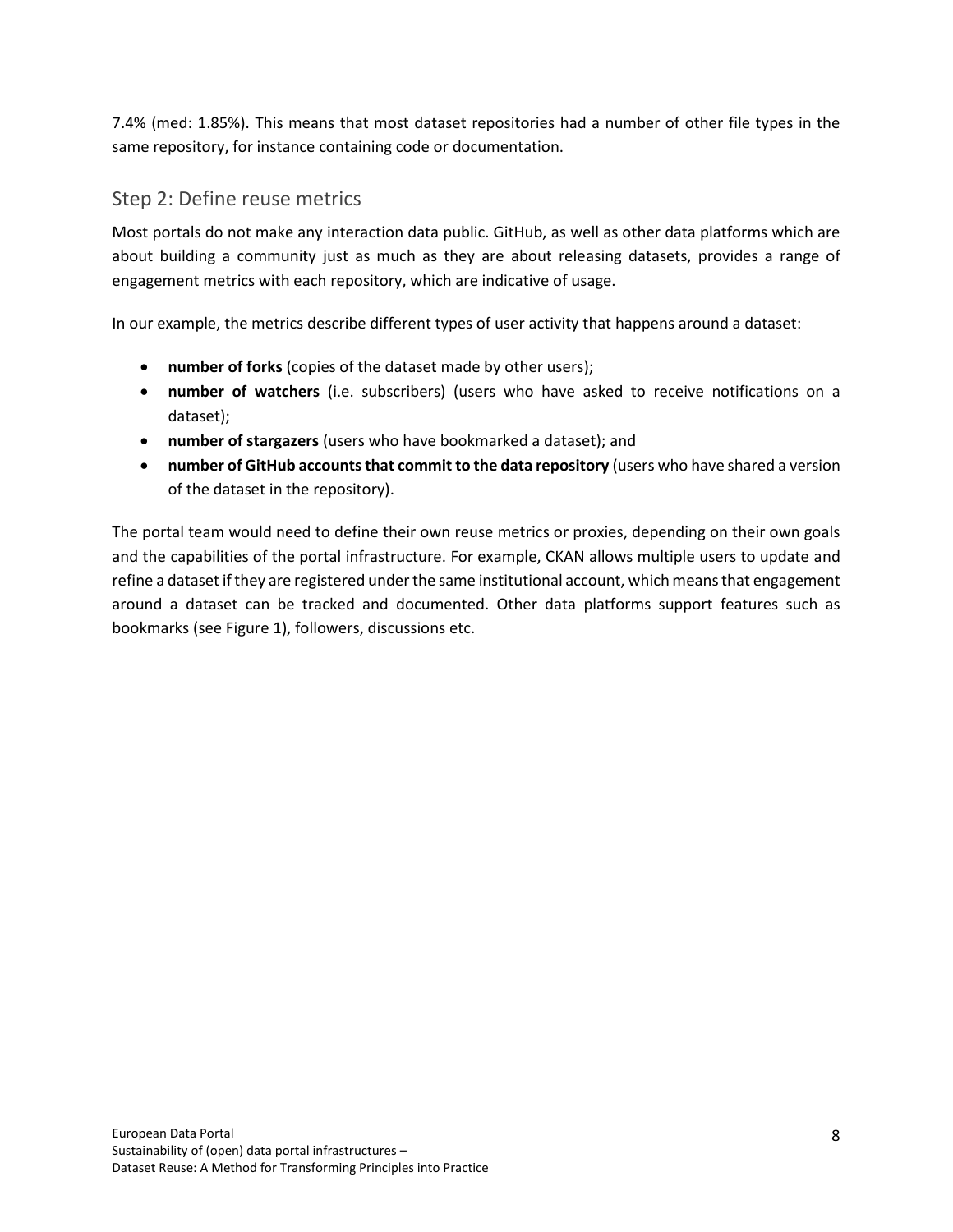| Accept our updated Terms of Use and Privacy Policy                                                                                                                                                                                                                                                                                                                                                                           |                    |                    |                                                                                                                                                                                                                                                                                                                                                          |  |
|------------------------------------------------------------------------------------------------------------------------------------------------------------------------------------------------------------------------------------------------------------------------------------------------------------------------------------------------------------------------------------------------------------------------------|--------------------|--------------------|----------------------------------------------------------------------------------------------------------------------------------------------------------------------------------------------------------------------------------------------------------------------------------------------------------------------------------------------------------|--|
| Fragile States - Socio Economic Database, 2015<br>$\overline{\bullet}$<br>DATASET IN AFRICAN DEVELOPMENT BANK GROUP<br>Overview<br>Contributors Discussion Activity                                                                                                                                                                                                                                                          | $\Box$ Comment     | 口 47               | <b>Explore this dataset</b>                                                                                                                                                                                                                                                                                                                              |  |
| Overview                                                                                                                                                                                                                                                                                                                                                                                                                     |                    | About this dataset |                                                                                                                                                                                                                                                                                                                                                          |  |
|                                                                                                                                                                                                                                                                                                                                                                                                                              |                    | <b>SHARED WITH</b> | <b>C</b> Everyone                                                                                                                                                                                                                                                                                                                                        |  |
| <b>DESCRIPTION</b>                                                                                                                                                                                                                                                                                                                                                                                                           |                    | <b>CREATED</b>     | 2 years ago by @humdata                                                                                                                                                                                                                                                                                                                                  |  |
| Fragile States - Socio Economic Database, 2015                                                                                                                                                                                                                                                                                                                                                                               |                    | <b>SIZE</b>        | 52.63 MB - Download                                                                                                                                                                                                                                                                                                                                      |  |
| <b>SUMMARY</b><br>The AfDB Statistics Department and the Fragile States Unit have compiled this data set from various sources (the World Bank,<br>WHO, IMF, and many others)<br>Methodology - Registry<br>Source: https://data.humdata.org/dataset/fragile-states-socio-economic-database-2015<br>Last updated at https://data.humdata.org/organization/afdb: 2019-10-09<br>License -<br><b>Creative Commons Attribution</b> |                    | <b>TAGS</b>        | africa.<br>baseline population,<br>demographics, education,<br>health, indicators,<br>school enrollment.<br>telecommunication,<br>transportation, algeria,<br>angola, benin, botswana,<br>burkina faso, burundi,<br>cabo verde, cameroon,<br>central african republic,<br>chad, comoros, congo,<br>c te d ivoire, djibouti,<br>egypt, equatorial guinea, |  |
| 1 file                                                                                                                                                                                                                                                                                                                                                                                                                       | Ξ<br>⊟<br>$Sort -$ |                    | eritrea, eswatini, ethiopia,<br>gabon, gambia, ghana,<br>guinea, kenya, lesotho,<br><b>Bloods</b> Blood modernoon                                                                                                                                                                                                                                        |  |

<span id="page-8-0"></span>*Figure 1: Example of a dataset shared via data.world. Note the discussion tab and the 47 people who bookmarked the dataset.*

#### Step 3: Collect reuse metrics

For the four reuse proxy metrics identified in step (2) we collected the relevant data for all 1.8 million datasets in the 87k repositories:

- **number of forks** we collected the forks count by calling the GitHub API iteratively.
- **number of watchers** watching a repository registers the user to receive notifications on new discussions, as well as events in the user's activity feed and is called subscribers in the API<sup>9</sup>. We collected watcher count by calling the API iteratively.<sup>10</sup>
- **number of stargazers** repository starring lets users bookmark repositories. Stars are shown next to repositories to show an approximate level of interest and have no effect on notifications or the activity feed.
- **number of GitHub accounts that commit to the data repository** we counted the number of different email addresses which have committed on the master branch. We collected these counts by using regular expressions on each data repository .git file. Note that it is possible that the same person commits with different email addresses.

## <span id="page-8-1"></span>Step 4 – Define reuse indicators

We undertook an extensive literature review, which led to **39 indicators** grouped into **six themes**(see also Table 1):

<sup>9</sup> https://developer.github.com/v3/activity/watching/

<sup>&</sup>lt;sup>10</sup> The GitHub API returns up to a 100 results per watchers or forks requests).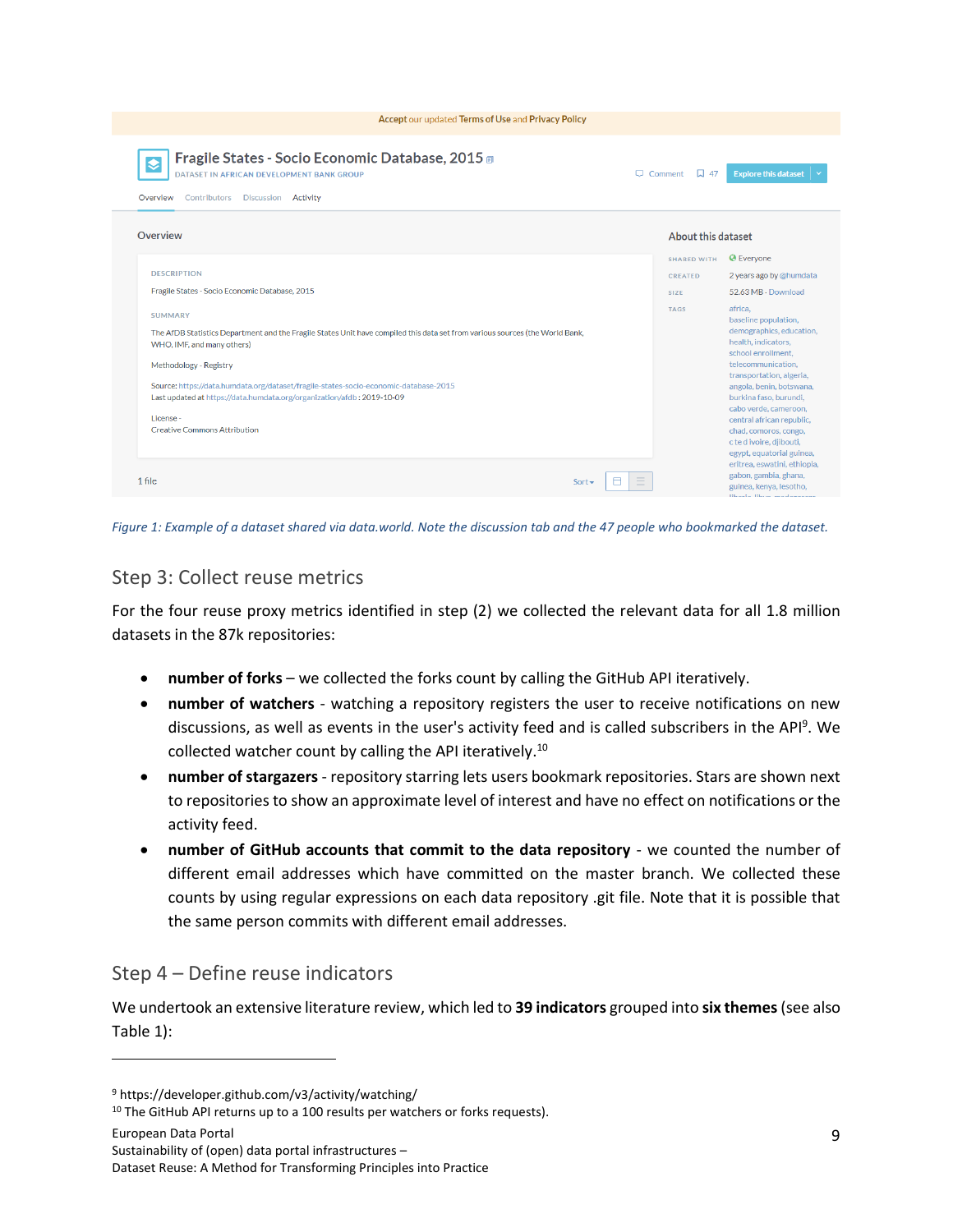- Access;
- Documentation;
- Methodological choices;
- Versioning and provenance;
- Connections (links); and
- Others

*Table 1: Reuse indicators. These are, across all different academic, white and green papers, as well as guides and technical standards, attributes of datasets and of the process through which these datasets came about, which experts recommend publishers to do to make their datasets more reusable. The assumption is that the better a dataset performs according to these indicators, the more reusable it will be.*

| <b>REUSE INDICATOR</b>               | <b>DESCRIPTION</b>                                                |  |  |  |
|--------------------------------------|-------------------------------------------------------------------|--|--|--|
| <b>Theme: Access</b>                 |                                                                   |  |  |  |
| License                              | i) available ii) allows reuse                                     |  |  |  |
| Format / Machine readability         | consistent format / single value type per column                  |  |  |  |
| Code available                       | for cleaning, analysis, visualisations                            |  |  |  |
| Unique identifier                    | for the dataset / IDs within the dataset                          |  |  |  |
| Download link / API                  | i) available ii) functioning                                      |  |  |  |
| <b>Theme: Documentation</b>          |                                                                   |  |  |  |
| Description / ReadMe file            | meaningful textual description (can also include text, code,      |  |  |  |
|                                      | images)                                                           |  |  |  |
| Purpose                              | purpose of data collection, context of creation                   |  |  |  |
| <b>Summarising statistics</b>        | i) on dataset level, ii) on column level                          |  |  |  |
| Headers understandable               | i) column level documentation (e.g. abbreviations explained) ii)  |  |  |  |
|                                      | variable types iii) how derived (e.g. codebook in social science  |  |  |  |
| Missing values / null values         | i) defined what they mean, ii) ratio of empty cells               |  |  |  |
| Possible options / constraints on a  | i) if data contains an "other" category                           |  |  |  |
| variable                             |                                                                   |  |  |  |
| Geographical scope                   | i) defined, ii) level of granularity                              |  |  |  |
| Temporal scope                       | i) defined, ii) level of granularity                              |  |  |  |
| Time of data collection              | when collected / what timespan?                                   |  |  |  |
| Last update                          | information about data maintenance if applicable                  |  |  |  |
| Completeness of metadata             | empty fields in the applied metadata structure?                   |  |  |  |
| Abbreviations / acronyms / codes     | defined                                                           |  |  |  |
| <b>Theme: Methodological choices</b> |                                                                   |  |  |  |
| Methodology                          | description of experimental setup (sampling, tools, etc) link to  |  |  |  |
|                                      | publication / project                                             |  |  |  |
| Units and reference systems          | i) defined, ii) consistently used                                 |  |  |  |
| Representativeness / population      | in relation to the total population / total population            |  |  |  |
| Caveats                              | changes: classification/ seasonal or special event/ sample size / |  |  |  |
|                                      | coverage /rounding                                                |  |  |  |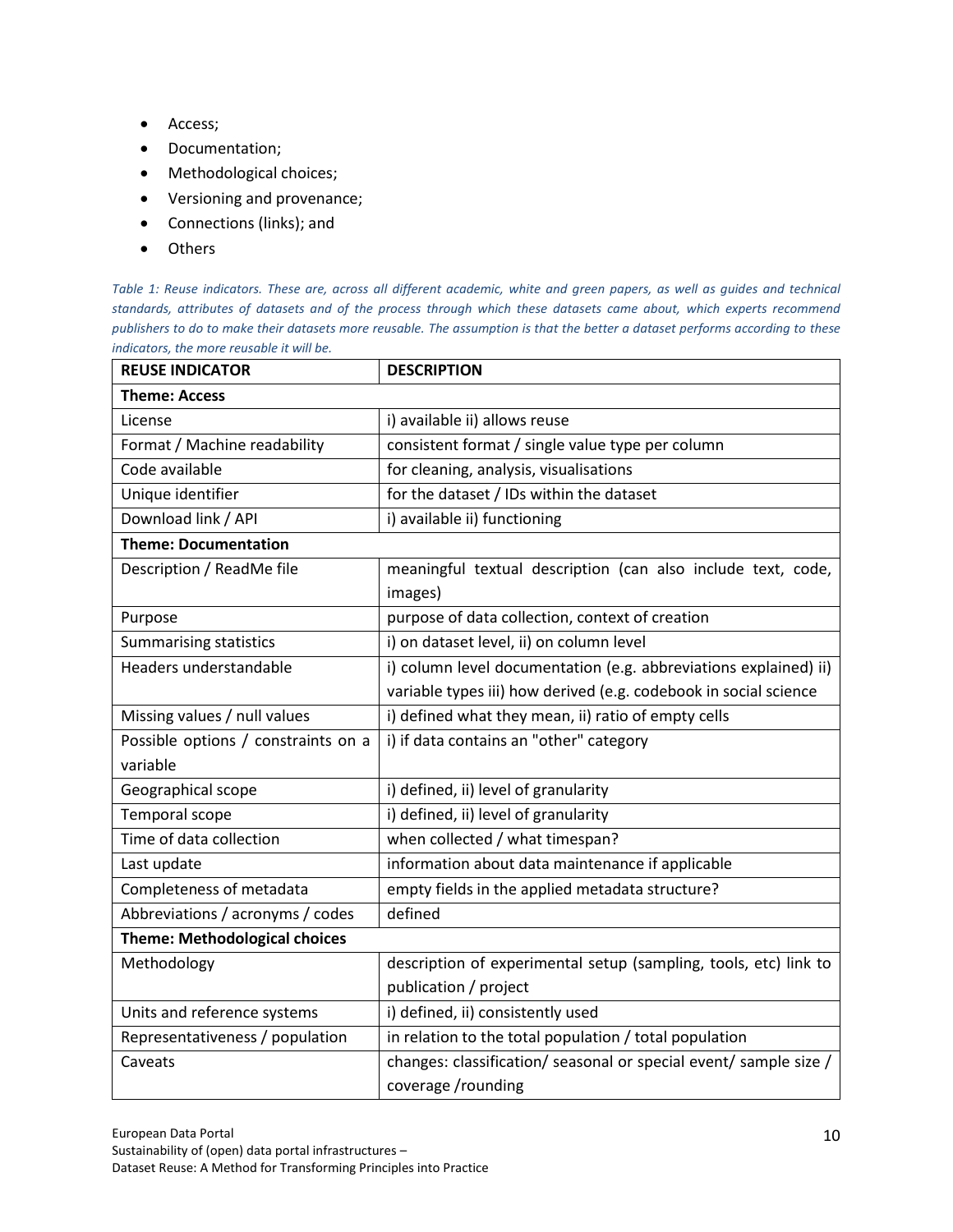| Cleaning / pre-processing               | cleaning choices described, is the raw data available                   |
|-----------------------------------------|-------------------------------------------------------------------------|
| Margin of error / reliability / quality | estimates vs actual measurements                                        |
| control procedures                      |                                                                         |
| <b>Biases / limitations</b>             | different types of bias (i.e. sampling bias)                            |
| Data management                         | e.g. storage                                                            |
| <b>Theme: Connections</b>               |                                                                         |
| Relationships between variables         | i) explained in documentation, ii) formulae                             |
| defined                                 |                                                                         |
| Cite sources                            | i) links or citation, ii) indication of link quality                    |
| Links to<br>dataset<br>being<br>used    | e.g. in publications, community led projects                            |
| elsewhere                               |                                                                         |
| Contact                                 | person or organisation, mode of contact specified                       |
| <b>Theme: Versioning and provenance</b> |                                                                         |
| Version indicator                       | version or modification of dataset documented                           |
| Version history                         |                                                                         |
| Prior reuse / advice on data reuse      | (i) example projects (ii) access to discussions                         |
| Publisher / producer / repository       | i) authoritativeness of source, ii) funding mechanisms / other          |
|                                         | interests that influenced data collection specified                     |
| <b>Theme: Other</b>                     |                                                                         |
| Ethical<br>considerations,<br>personal  | i) data related to individually identifiable people, ii) if applicable, |
| data                                    | was consent given                                                       |
| of<br>existing<br>Use                   | is this documented?                                                     |
| taxonomies/vocabularies                 |                                                                         |
| <b>Quality metrics</b>                  | i) consistent datatype per column, ii) amount of missing values,        |
|                                         | iii) check for outliers iv) confidence intervals                        |
| Visual representations                  | statistical properties of the dataset                                   |
| Schema / Syntax / Data Model            | defined                                                                 |
| Duration of data storage                | defined                                                                 |

We then mapped these indicators to how data is published, shared and used on GitHub. We narrowed down the list to retain only those indicators that can be observed and measured. The list contains 17 indicators, which we organised in three themes (see Table 2):

- Repository: properties of the folder in which the dataset sits.
- Documentation: in GitHub this is mostly in the form of a so-called ReadMe file.
- Datasets: this refers to the files in which the data was actually released.

| <b>Theme</b> | Indicator on GitHub |
|--------------|---------------------|
| Repository   | Age of repository   |
|              | Size of repository  |

#### *Table 2: Observable reuse indicators for datasets published on GitHub*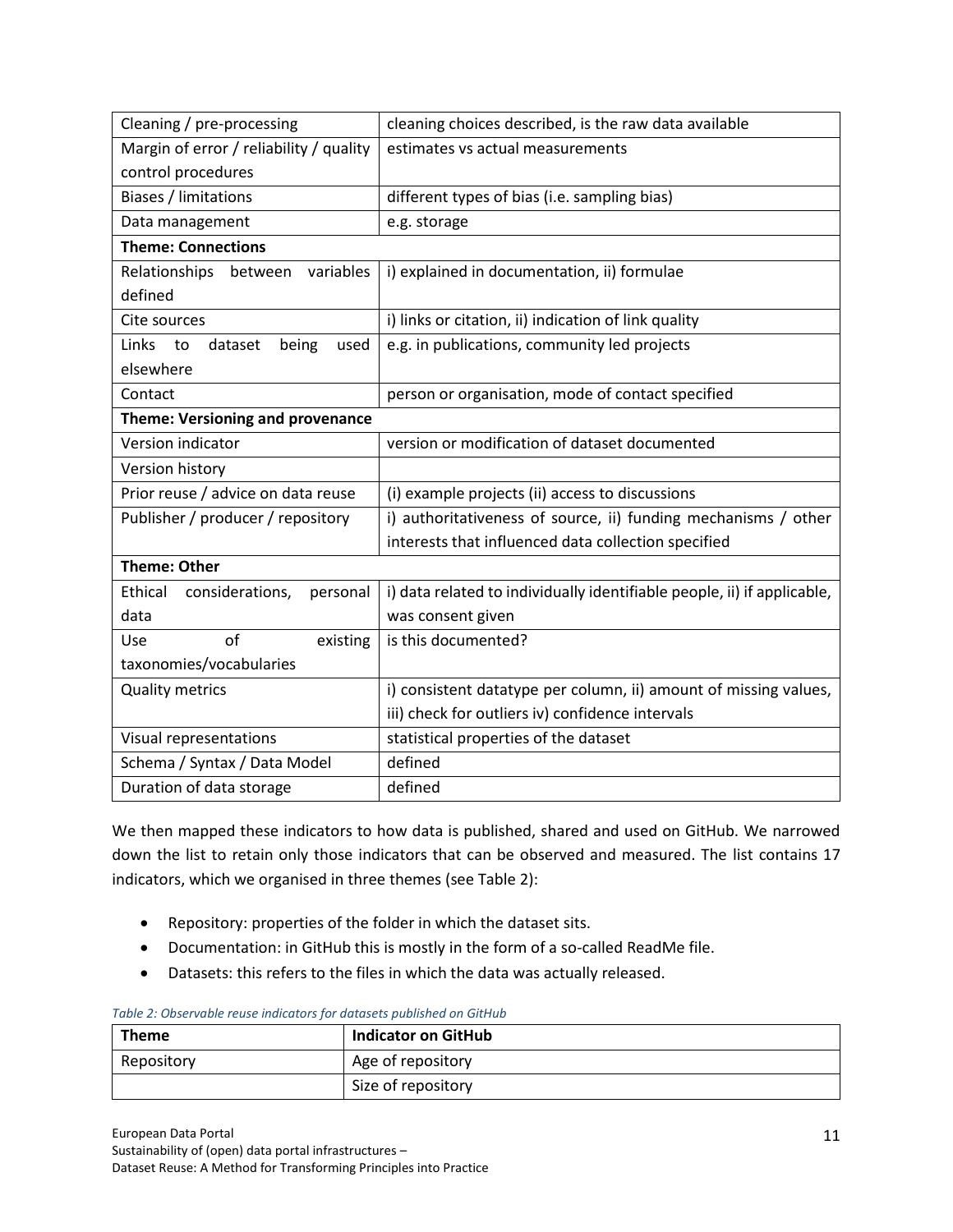|                              | Licence                                                        |
|------------------------------|----------------------------------------------------------------|
|                              | <b>Textual description</b>                                     |
|                              | Ratio of open to closed issues                                 |
|                              | Ratio of data files to all files in a repository               |
|                              | Aggregated size of all the data files in the repository        |
|                              | Ratio of problematic files with respect to a particular        |
| Documentation (ReadMe files) | Length of the documentation                                    |
|                              | <b>Unique URLs</b>                                             |
|                              | Language of the documentation (English or not)                 |
|                              | Number of coding blocks in a description (i.e. both inline and |
|                              | highlighting blocks)                                           |
|                              | Number of images (i.e. Logo)                                   |
| Datasets (data files)        | Number of rows and columns of each individual data file        |
|                              | Missing values                                                 |
|                              | Size of each data file                                         |
|                              | Ratio of data files per repository                             |

Just like in step (2), each portal will define their own reuse indicators, starting for orientation from Table 1 and adapting that list to relevant metrics, which are aligned with the goals of the project, the data publishing practice in the project, and the capabilities of the technical infrastructure. In [citereportask1] we also discuss other characteristics of useful metrics, which portal owners could take into account.

In our case study, we used indicators which are fairly generic, including size of the datasets, number of rows and columns, completeness, availability of documentation, licenses etc, which can be found, for instance, in CKAN metadata records as well.

## <span id="page-11-0"></span>Step 5: Cluster the datasets

We were able to group the repositories into 4 groups by level of user engagement with the repository.<sup>11</sup>

- Group 1 includes the repositories with the minimum of engagement with the repository.
- Group 2 included those with up to three counts in each reuse proxy metric.
- Group 3 those with up to nine counts in each category
- Group 4 includes all repositories with more counts.

This enabled us to define the highest ranking, most engaged with (and therefore, likely most used) repositories.

<sup>&</sup>lt;sup>11</sup> Using an aggregated Borda count, which enables the aggregation of multiple ranked lists.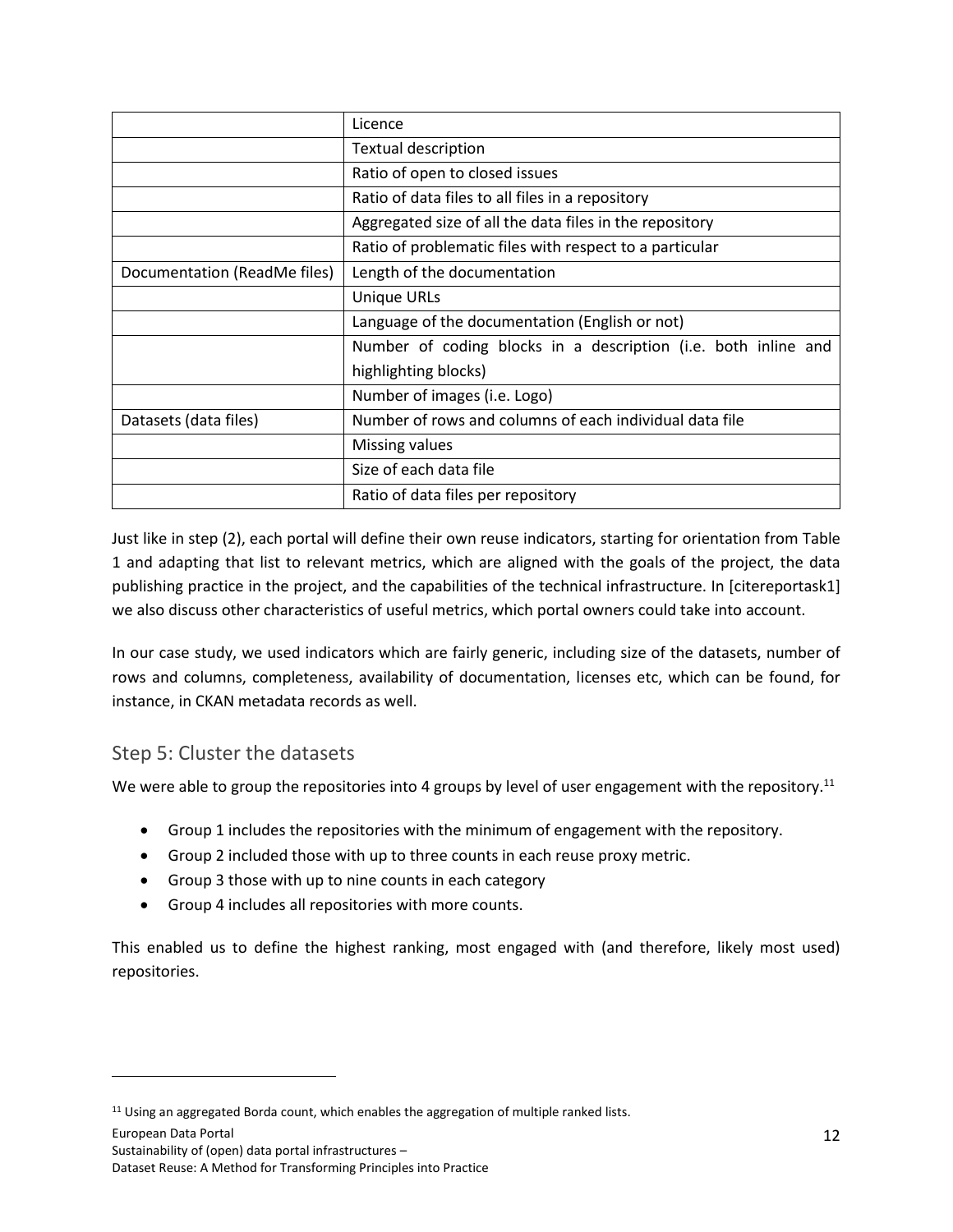#### <span id="page-12-0"></span>Step 6: Analyse the data

Looking at a statistical analysis of those repositories that are very likely to be reused showed a number of interesting results. For instance, the textual description of the data repository was longer, the repositories have a lower number of problematic files (meaning they can be opened with standard configurations), and the age of the repository does not correlate much with its reuse. There was also more "traffic" around the datasets visible, in terms of community engagement through opening and closing issues on the platform that notify others.

We defined each repository by vectors for each type of feature. Features correspond to the indicators from Table 2. The aggregated features for each of the three themes are summed up into a set using different neural network architectures to process them. The model then predicts which group a repository belongs to, based on this representation.

The model uses features from all three themes to learn what makes a dataset reusable in this particular context. For our GitHub analysis, the repository features (see Table 2) were found to be most predictive. The approach categorises a dataset repository into 1 out of 4 potential groups of reuse likelihood: Very likely to be reused; likely to be reused; moderately likely to be reused and unlikely to be reused.

We selected the 20 top ranked repositories according to our aggregated ranked list for a manual analysis of the ReadMe files to get a better understanding of those features that are not possible to assess automatically. We took the reuse indicators from Table 1 as primary categories to code for in the sample repositories.

For most features we used a feed forward neural net, only the description of the dataset repository (a short descriptive textual snippet usually provided by the repository owner) is treated differently using a neural network specifically for short text.

While this architecture needs to be tailored to a specific dataset repository and use case we present it as a prototype that is useful for other contexts from a modelling perspective. We combine a number of different feature types – counts, ratios, binary categories as well as short text snippets and tie them together to represent a dataset repository. Another added variable is the variation of tabular data files per repository, which reflects real world use cases.

We use those features in the model as these are provided by the GitHub API and tracked across this large number of dataset repositories we investigated. However, hypothetically many reuse indicators listed in Table 1 could be represented as part of this architecture if tracked across a large number of dataset repositories. This opens up a large space for both research in this area to develop the model further but also incentivises the tracking of reuse indicators to better understand their impact on real world reuse.

Combining all the available features (i.e. the general repository, data file and ReadMe features) enables our predictive model to achieve its highest accuracy score of just under 60%.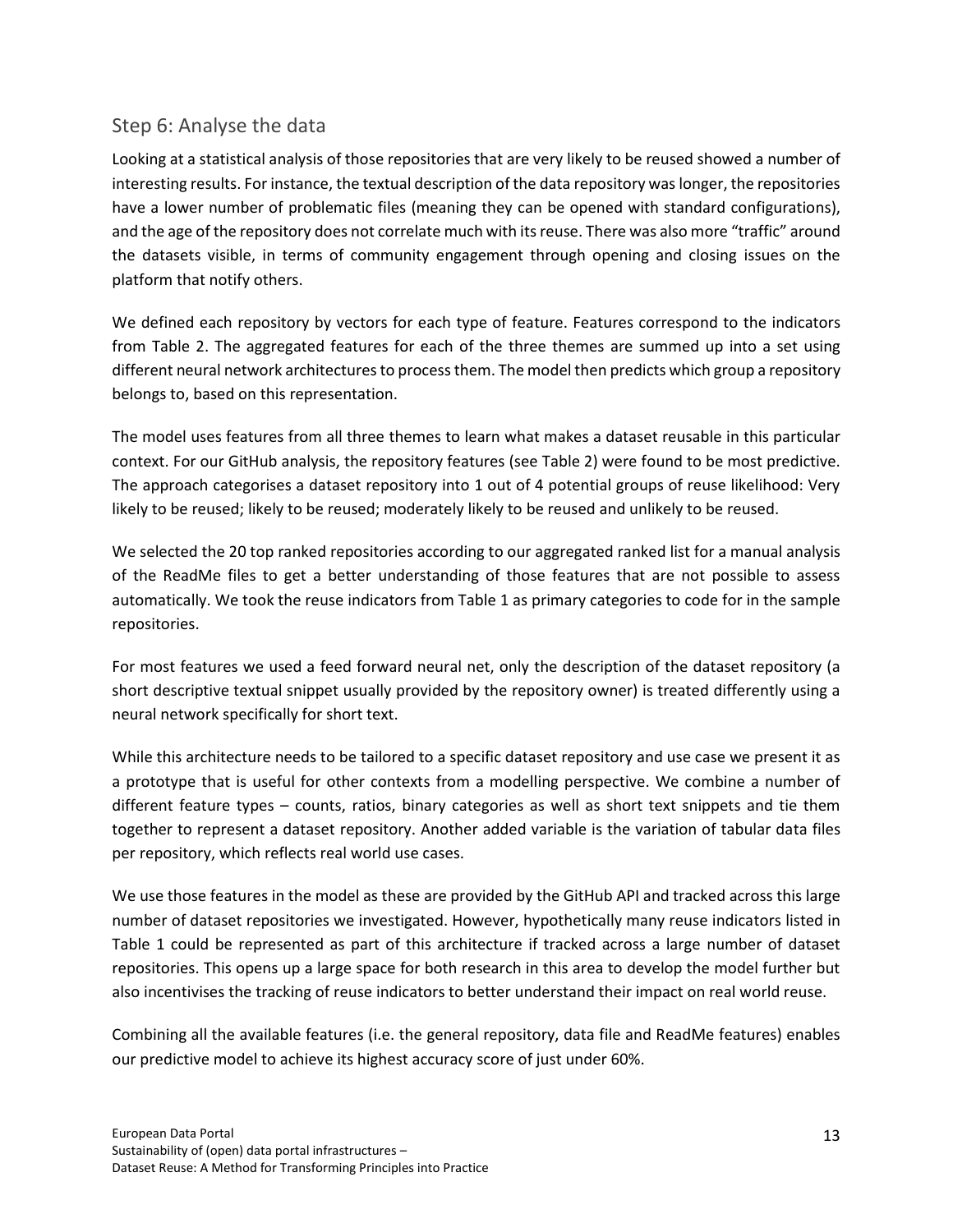For larger repositories representing projects the ReadMe's included links to external documentation, such as a project website. We included the content of these resources in our analysis of documentation practices of they were easily accessible and pointed to in the ReadMe.

## <span id="page-13-0"></span>Step 7: Derive recommendations

While extensive documentation of all indicators mentioned in Table 1 would be ideal we propose to prioritise the following based on our analysis of the GitHub dataset repository corpus:

- A short textual summary of the dataset
- Datasets should be possible to open with a standard configuration of a common library (such as Pandas $^{12}$ )

The most common identified indicators in the description (the ReadMe files) of the 20 top ranked repositories included:

- Links to basic concepts
- Links to resources
- Developer instructions / best practices
- Installation and processing instructions
- Mailing list / contact person / community
- Description of purpose

This prompts the question of whether dataset documentation such as ReadMe's should be facilitated in a more structured form, as has been contemplated in literature before. The facilitation of metadata provision through an interface (e.g. provided by CKAN) that prompts and facilitates the provision of the mentioned reuse indicators, while at the same time focusing on usability and user experience could alleviate some of the most obvious reuse barriers.

We further saw that high community engagement results in higher reuse which should incentivise portals to implement functionalities that allow such engagement. On the example of GitHub this includes the possibility to "follow" and "watch" a dataset as well as to "star" it. But this equally includes the ability to raise issues or allow targeted discussions around individual dataset. Providing an environment in which such community discussion can be attached to the dataset facilitates reuse. Feedback enables correction of data and can so increase data quality and value. This can be supported in a structured (e.g. feedback forms or pull requests) or unstructured way (forums, third party communication). Public feedback can also save time by making others aware that a dataset is unsuitable for a specific task.

We further suggest dedicated tracking of both user engagement in the form of, but not limited to:

• Dataset downloads

<sup>12</sup> https://pandas.pydata.org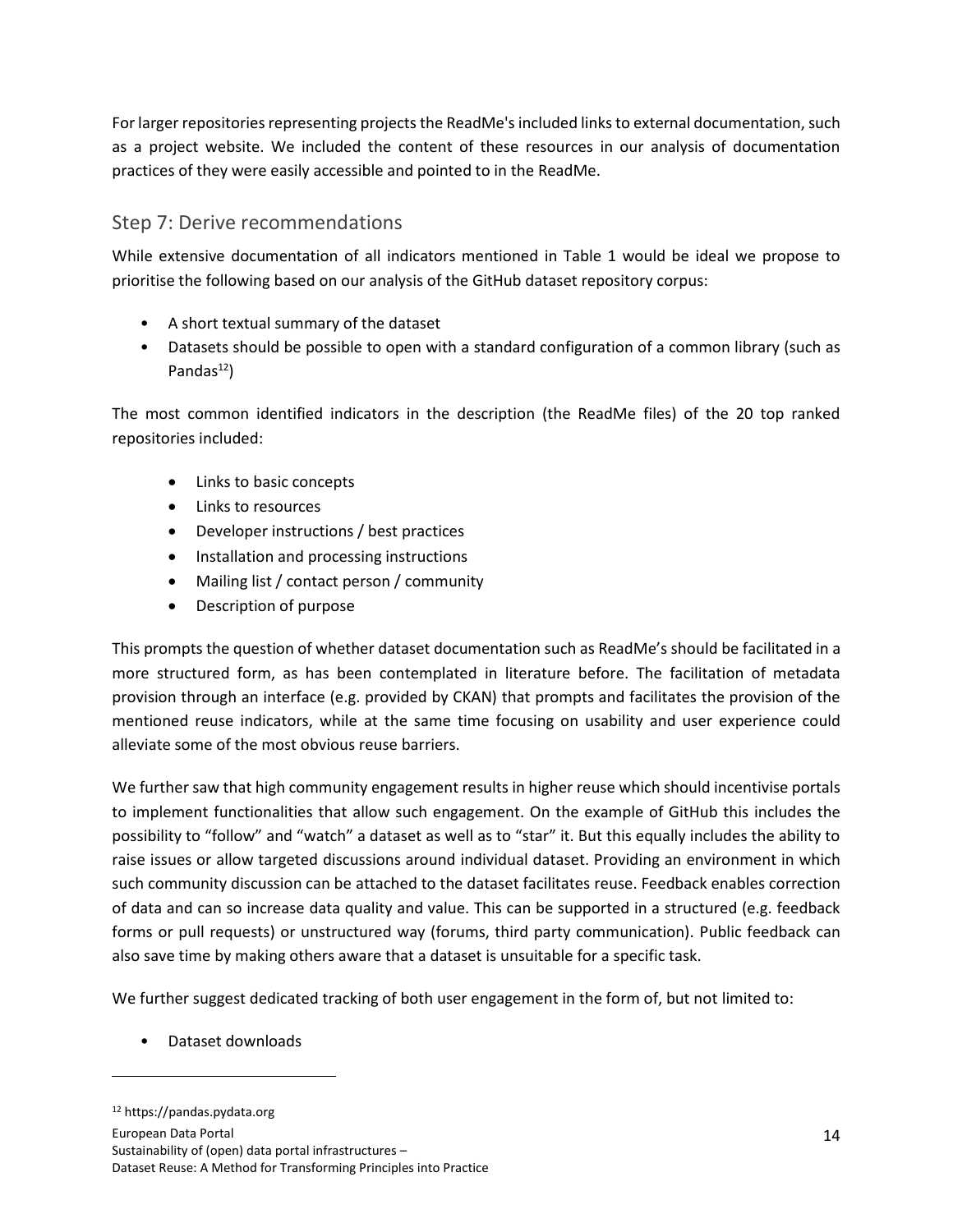- Dataset followers
- Dataset citations to track reuse more broadly

The more direct and accurate indication of actual dataset reuse can be acquired, the more accuracy the prediction model can gain as it is limited to the engagement proxies from which we derive reuse probabilities.

## <span id="page-14-0"></span>4. Conclusion

This work demonstrates the tension between calls for data reuse principles and actionable metrics and automated approaches facilitating data publishers and tools designers to implement functionalities supporting dataset reuse in an open collaborative environment. The findings point to a number of underexplored opportunities to encourage and facilitate dataset reuse on the web.

We show a potential direction to further develop both, guidance for dataset reuse, functionalities to predict a datasets reusability and at the same time recommend missing indicators to be added at the time of data publishing to enhance the value of existing datasets and enable meaningful reuse by wider audiences. It also allows platform developers or portal owners to focus tracking and capturing the right information from publishers to support better reusability of datasets.

This work could be built on by integrating functionalities that measure engagement with datasets in an automated way. Portals could support the automatic assessment of a dataset at the time of publication and recommend features that would increase reuse probability according to the proposed model. This would allow to increase a datasets reusability before publication, focusing on not just the data itself but also on documentation and other potentially relevant features of a project.

Even with current technologies, this approach can be used to inform system designers building functionalities to capture this information automatically; publishers in supplying certain information as metadata, and user experience designers, to inform the design of the interaction process between datasets reusers and the interface of a data portal

Portal owners can use this to inform their portal development, and open data users in the wider ecosystem can use these insights to help them identify the data sets that may be most useful to work with.